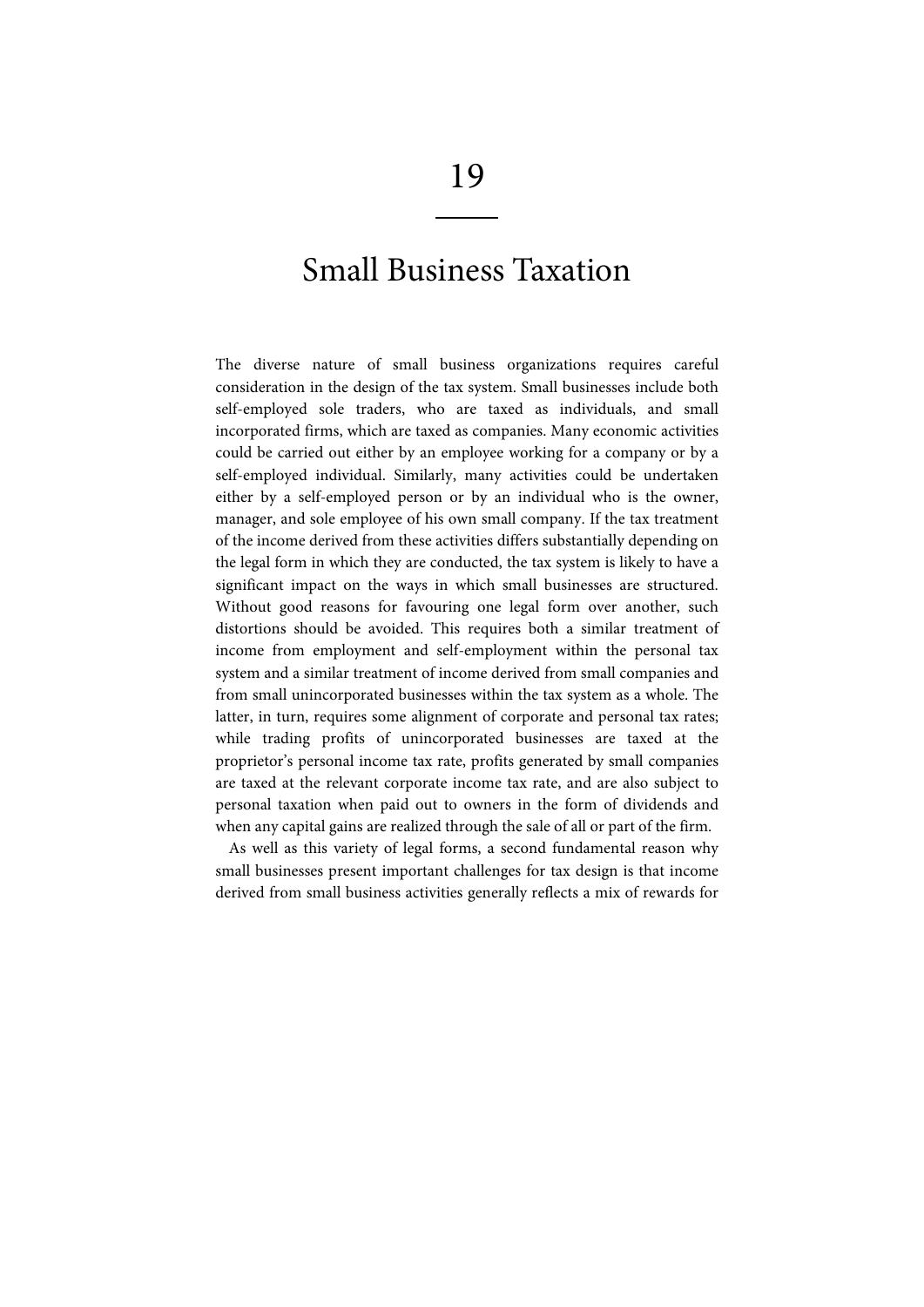labour supplied by those who work for the business and returns to capital supplied by those who invest in the business. In the case of a small, ownermanaged company, for example, the owner-manager has considerable discretion over the way in which he derives taxable income from the firm. Simply by choosing to pay himself a lower salary, he can increase the profits of the firm; and by choosing to distribute these profits, he can increase the share of his income that comes in the form of dividends. If the tax treatments of income in the form of wages and income in the form of distributed profits are substantially different, the tax system is likely to have a significant impact on the ways in which small business proprietors choose to take their remuneration. If, at the margin, the taxation of distributed profits is lower than the tax rate that applies to labour income, this ability straightforwardly to reclassify income for tax purposes can result in owner-managers of small firms paying less tax than self-employed individuals or ordinary employees who perform similar tasks for the same gross remuneration. This may also favour more economic activity being undertaken by small firms and less activity being undertaken by employees of larger firms, who cannot reduce their tax liabilities so easily. Avoiding these kinds of inequities and distortions will again require appropriate alignment of personal and corporate tax rates.

A separate question is whether the tax system should deliberately seek to increase the share of small businesses in overall economic activity. This could be appropriate if there are positive externalities or spillover benefits associated with activities undertaken by small businesses—for example, some small businesses may be particularly innovative, generating improvements in products or processes that can subsequently be adopted by other firms. A serious difficulty with this kind of argument, however, is the enormous heterogeneity found within the small business sector. Many small businesses may not be innovative at all and it is not clear that small size per se provides a good 'tag' for the kinds of activities (for example, innovation) that government policies may sensibly want to promote.

A different argument is that the market outcome may generate too few small businesses, or allocate too little activity to the small business sector, relative to the efficient level, as a result of barriers to entry or obstacles to growth within small businesses. For example, limited information about growth prospects of small firms, combined with high risk of failure, may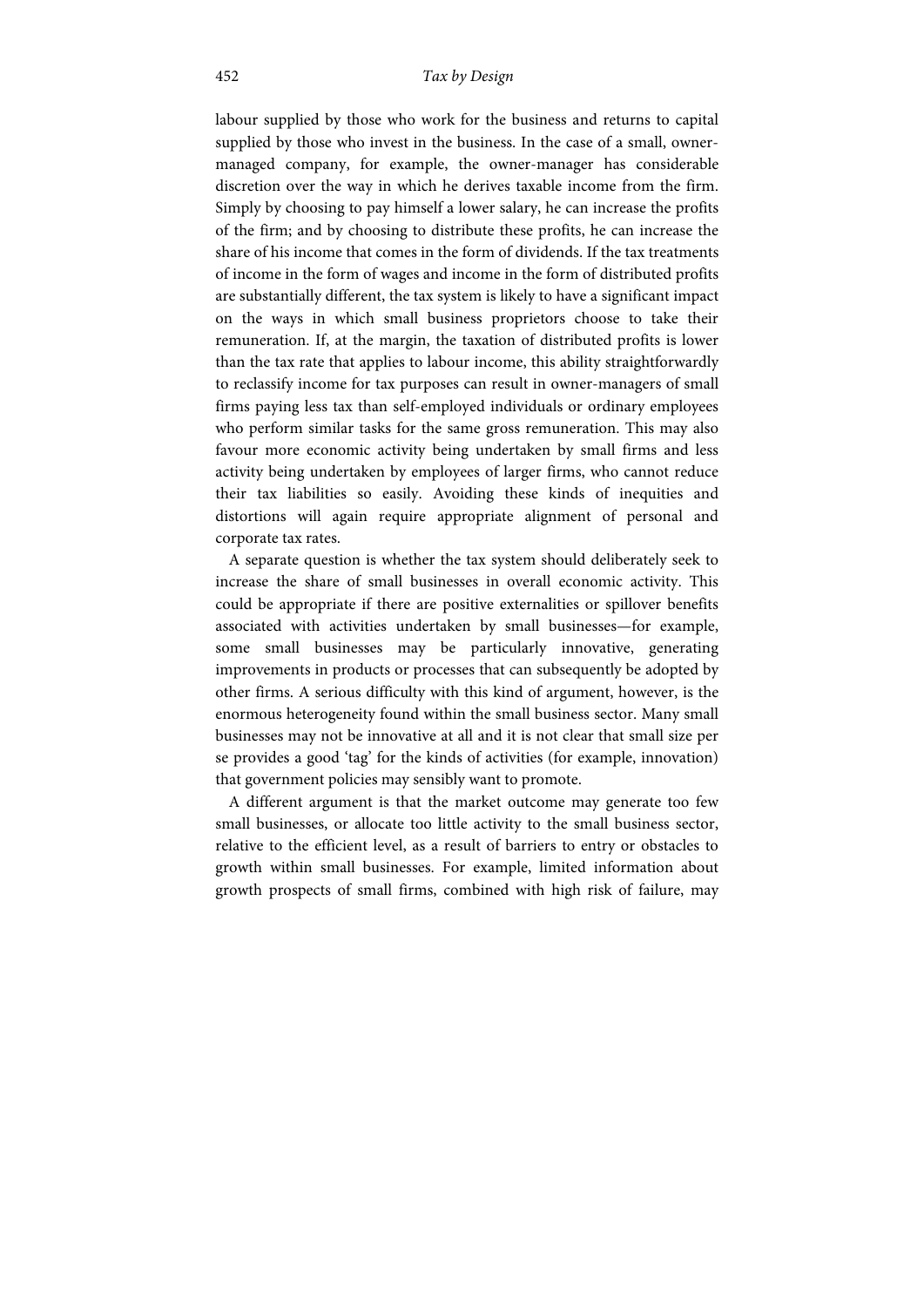make it prohibitively expensive for some small firms to raise debt or equity finance for expansion. While such financing constraints may be particularly important for small enterprises, it should be noted that there may be better policy responses than simply providing tax breaks for all small businesses. For example, loan guarantees or direct funding for particular activities may allow government support to be targeted more efficiently than through tax measures. The wide variety of firms within the small business sector again suggests that blanket support for all small businesses is unlikely to be an efficient policy response. If, for example, we were convinced that there is too little investment by small businesses as a result of financing difficulties, this would tend to favour fiscal support for investment by small businesses (for example, through enhanced investment allowances), rather than preferential tax rates for all small businesses, regardless of whether they want to invest or not.

A further argument is that complying with the tax system itself tends to impose disproportionately high costs on smaller businesses. All else being equal, some potential entrepreneurs may choose employment over selfemployment if the additional burden of filing business tax returns is sufficiently high. Smaller firms may also be placed at a competitive disadvantage compared with larger firms by higher costs of tax compliance, relative to their size, and the scale of this disadvantage will tend to increase with the complexity of the tax system. There is certainly evidence that complying with the tax system involves fixed costs that are more significant for smaller businesses.<sup>1</sup> The extent to which this justifies preferential tax treatment for smaller businesses and, if so, what form this should take are more controversial. In particular, it is not clear that differences in compliance costs rationalize a lower tax rate on profits below some threshold level. Among the firms with profits below the threshold, this approach provides the least advantage to those with the lowest profits—yet it is far from clear that compliance costs will be lower in years when profits are temporarily low. It has also been noted that smaller businesses may have greater opportunities for tax avoidance or non-compliance—for example, by converting labour income into more lightly taxed forms of capital income, as discussed above, or by treating some forms of personal consumption as tax-

<sup>1</sup> See e.g. Sandford, Godwin, and Hardwick (1989) and Evans (2003).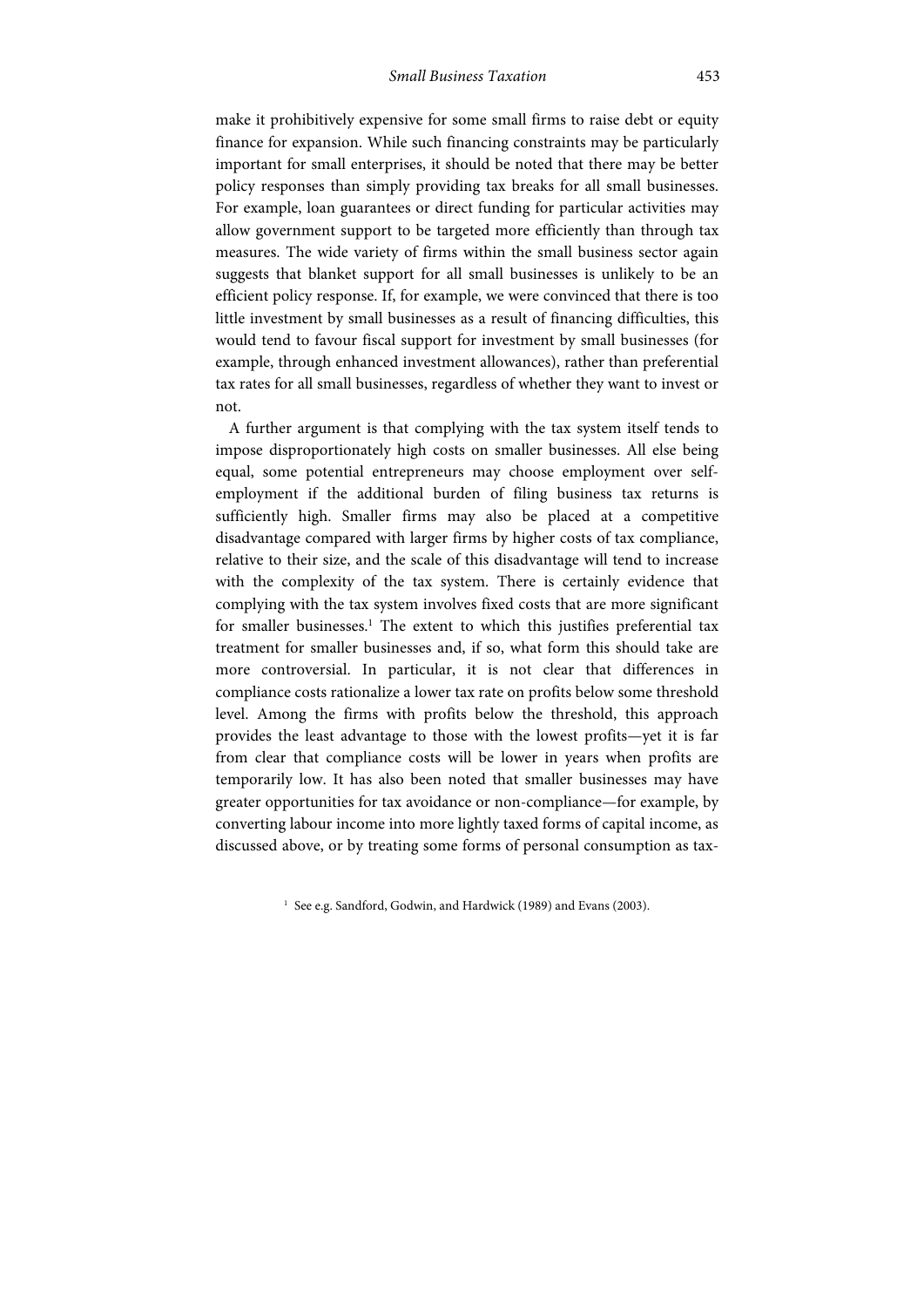deductible business expenses.<sup>2</sup> While the issues of differential compliance costs and differential avoidance and evasion opportunities are logically distinct, they both bear on how the size distribution of businesses may be influenced by the presence of the tax system. Ideally, both distortions should be reduced by simplifying the structure of the tax system and aligning the tax treatment of different sources of income.

Another feature of the tax system that may affect smaller and larger firms differently is the asymmetric treatment of profits and losses. When taxable profits are positive, they are taxed, but when taxable profits are negative, they generally do not attract a full tax rebate. Losses may be 'carried back' to offset against positive profits made in a limited number of previous years, which may produce an immediate tax repayment if the firm had sufficiently high positive taxable profits during the relevant period. When this carry-back provision is exhausted, however, losses can usually only be 'carried forward' to set against future taxable profits. When losses are carried forward, there is generally no compensation for the time delay before they can be used to reduce future tax payments. This implies that the value of future tax reductions associated with an additional £1 of tax losses today may be considerably lower than the tax paid on an additional £1 of positive taxable profits—particularly if there is a significant risk that the firm will cease trading before these tax losses can be used.

This asymmetric treatment of losses can discourage risk-taking by firms, since the government shares in the firm's pay-off if the investment is a success but does not fully share in the downside risk.<sup>3</sup> This effect may well be more important for smaller firms than for larger firms, partly because younger firms are less likely to have a past history of positive taxable profits than established firms and partly because more diversified firms are more likely to be able to offset losses on a new investment against positive taxable profits from their other operations.<sup>4</sup> While correct, this consideration again does not justify a preferential tax treatment for all small businesses. A more appropriate response in this case would be to allow a more symmetric

<sup>&</sup>lt;sup>2</sup> See e.g. Slemrod (2004).<br><sup>3</sup> Cullen and Gordon (2007) provide empirical evidence that this asymmetry has important effects on the behaviour of entrepreneurs in the US.<br><sup>4</sup> For owner-managed firms, an offsetting consideration may be the owner's ability to convert

losses into a lower salary, which permits lower tax payments immediately.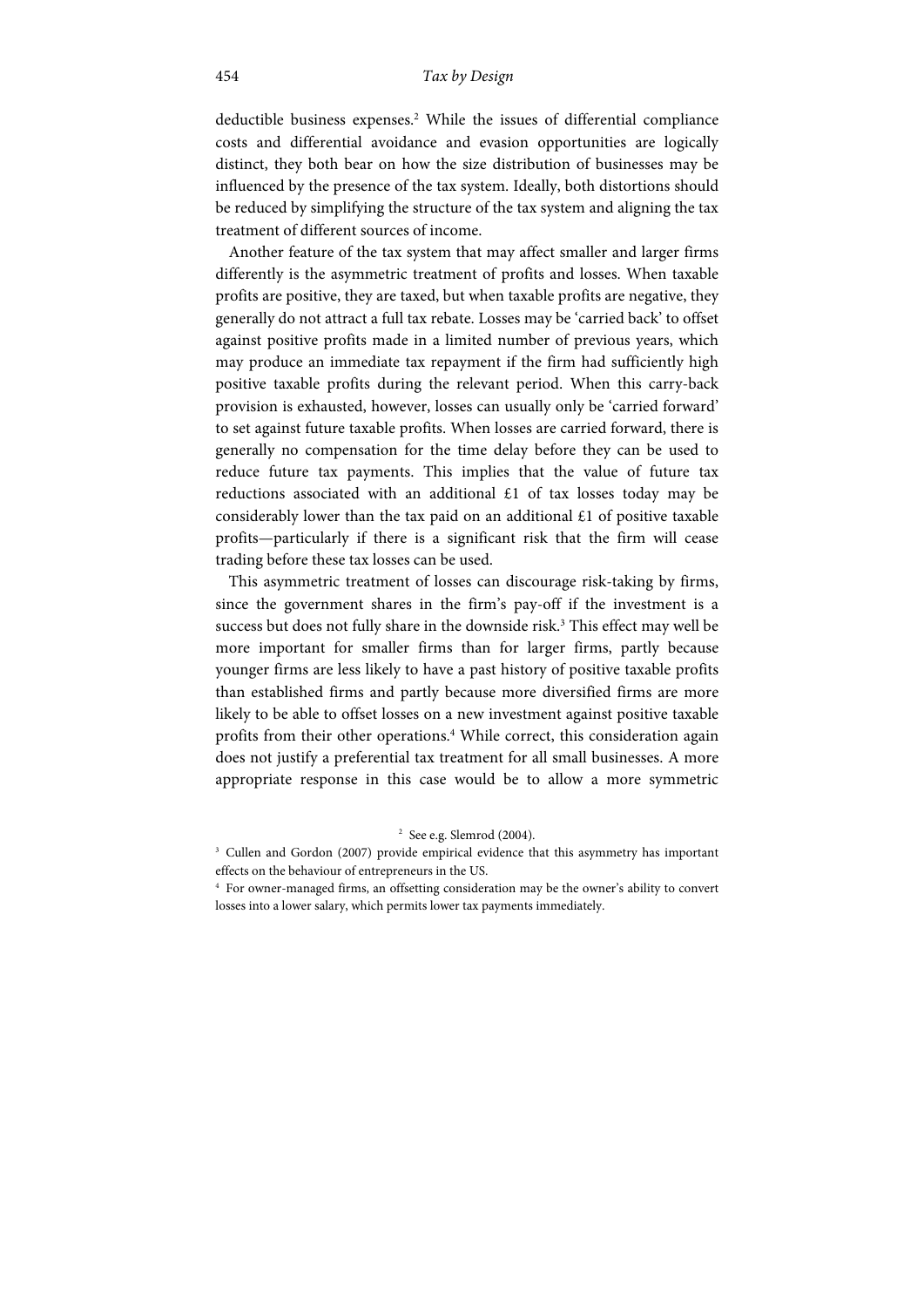treatment of tax losses for all firms. This could be achieved either by permitting immediate rebates to be claimed in a wider range of circumstances, or by allowing tax losses to be carried forward with an interest markup to compensate for the delay before they can be utilized.

There may be some justification for targeted forms of tax support that would tend to favour some kinds of smaller businesses—for example, those undertaking significant expenditures on investment or research and development—more than a typical large company. However, it seems difficult to rationalize the nature and scale of generalized tax advantages for all small businesses that we see in the UK and in many other developed countries. The next section outlines the most significant of these tax breaks for small businesses in the current UK system. We then consider how a reformed tax system could provide a more neutral treatment of different forms of business activities, both by size and by legal form.

#### 19.1. SMALL IS BEAUTIFUL, OR AT LEAST TAX PRIVILEGED

Over the last decade, the UK tax system has departed from the principle of applying similar tax treatments to substantively similar sources of income to a quite extraordinary degree. The most remarkable example was the zero rate of corporation tax, which applied to the first £10,000 of taxable company profits in the tax years 2002–03 and 2003–04. Combined with other features of the UK tax system—notably, the personal allowance below which personal income tax is not paid, the effective absence of personal income tax on dividend income for basic- (and lower-) rate taxpayers, and the absence of social security contributions on company dividends—this allowed the owner of a small company to earn up to £14,615 per year, in salary and distributed profits, free of any direct taxation. The entirely predictable response to this tax advantage was a sharp increase in the number of small businesses choosing to incorporate and operate as small companies.<sup>5</sup> Initially hailed by the government as a policy to promote enterprise, this response by small

<sup>&</sup>lt;sup>5</sup> This behavioural response to the zero rate of corporation tax was widely predicted before the policy was implemented; see e.g. Blow et al. (2002). Crawford and Freedman (2010) provide evidence on the unusual extent of incorporations in the UK during this period.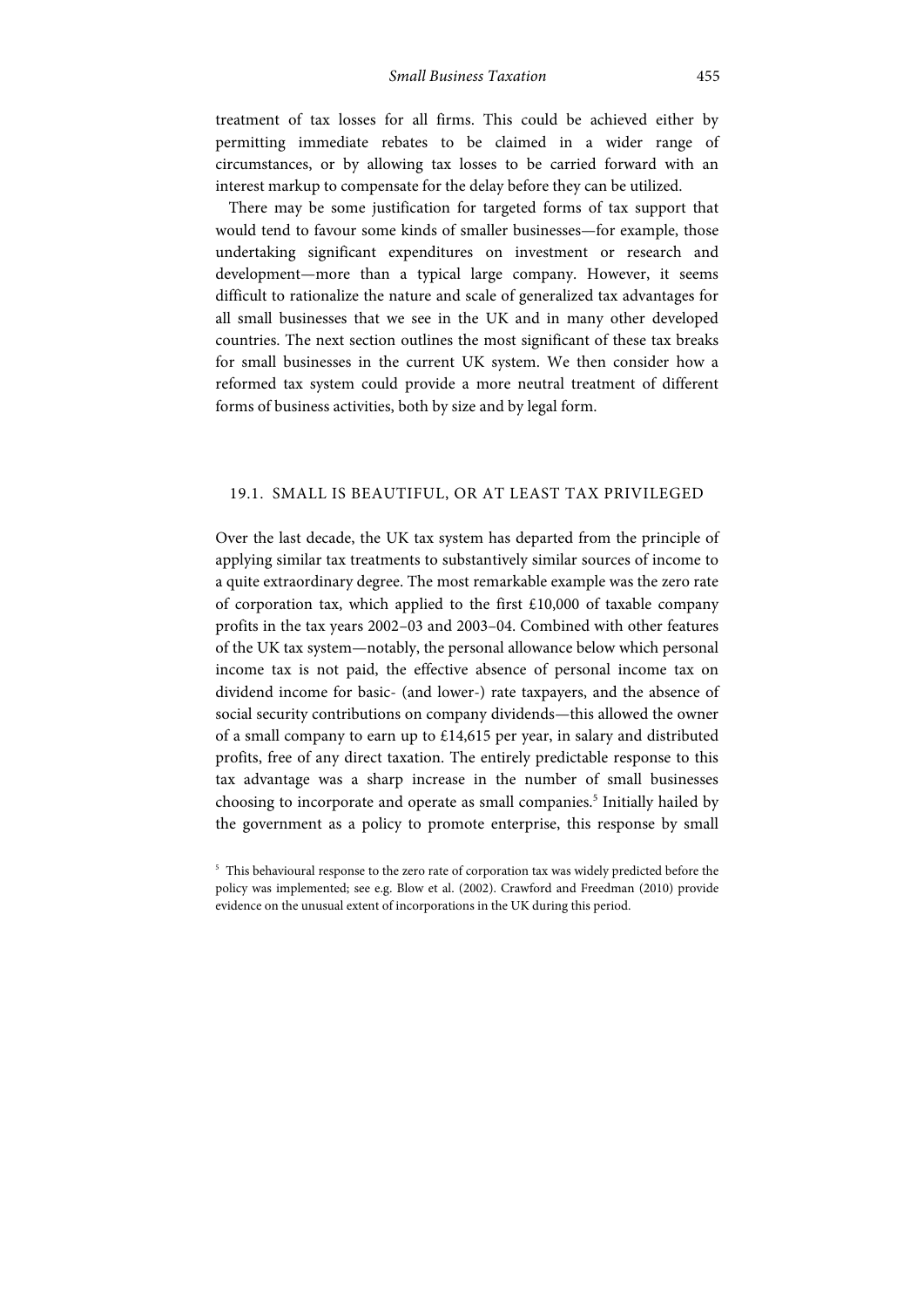business proprietors subsequently led to the same policy being characterized by the same government as encouraging unwarranted tax avoidance. The zero rate of corporation tax was first restricted to undistributed profits, and finally withdrawn.

Significant tax advantages for small businesses remain within the UK tax system. Table 19.1 compares the total amount paid in income tax and National Insurance contributions (NICs) by an individual who produces output valued at £400 per week, operating either as an employee, as a self-employed person, or as the owner-manager of a small company. Selfemployed individuals pay significantly lower NICs than employed individuals, particularly when both employer and employee NICs are taken into consideration. This advantage is partially offset by lower entitlements to some state benefits for self-employed individuals. Nevertheless, actuarial estimates suggest that the value of additional social security benefits for a typical employee is substantially lower than the additional cost imposed by these higher NICs.<sup>6</sup> The absence of employer NICs results in slightly higher taxable income and hence personal income tax for the self-employed individual, but the net effect remains a significant inducement for individuals to choose self-employment over employment, in situations where they would otherwise be indifferent.

Table 19.1 also illustrates how the absence of National Insurance contributions on both company profits and company dividends provides opportunities for even greater savings for owner-managers of small companies. By paying themselves a wage below the earnings threshold for National Insurance (and also below the personal allowance for income tax), they can avoid any income tax or NICs on this component of their remuneration. By taking the rest of their remuneration in the form of dividend income paid out of company profits, the only tax paid is corporation tax on these profits. In the example, corporation tax is paid at

<sup>6</sup> For example, HMRC estimates the net cost to the government of reduced National Insurance contributions for the self-employed to be £1.5 billion in 2009–10. (Source: HM Revenue and Customs, 'Tax Expenditures and Ready Reckoners', http://www.hmrc.gov.uk/stats/tax\_ expenditures/menu.htm, table 1.5, updated June 2011.)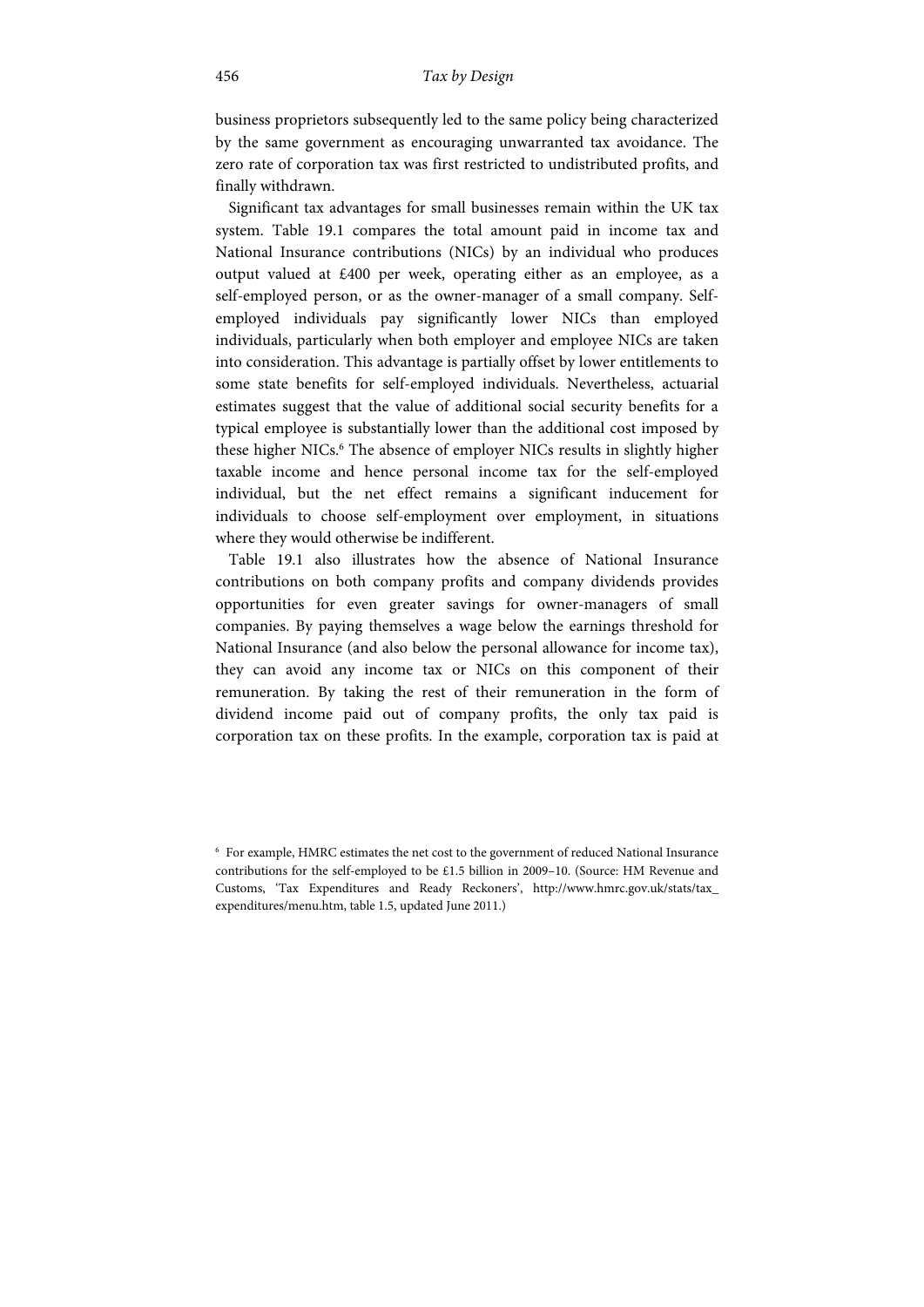|                      |          | Employment Self-employment Small company |          |
|----------------------|----------|------------------------------------------|----------|
| Value of output      | 400.00   | 400.00                                   | 400.00   |
| <b>Employer NICs</b> | 32.91    | $\theta$                                 | $\Omega$ |
| Gross wage/income    | 367.09   | 400.00                                   | 110.00   |
| Employee NICs        | 28.28    | $\theta$                                 | $\Omega$ |
| Self-employed NICs   | $\Omega$ | 25.60                                    | $\Omega$ |
| Taxable profits      | $\Omega$ | $\theta$                                 | 290.00   |
| Corporation tax      | $\Omega$ | $\Omega$                                 | 60.90    |
| Taxable income       | 242.57   | 275.48                                   | 339.10   |
| Income tax           | 48.51    | 55.10                                    | $\Omega$ |
| <b>Total NICs</b>    | 61.19    | 25.60                                    | $\Omega$ |
| Total tax            | 48.51    | 55.10                                    | 60.90    |
| Total tax and NICs   | 109.70   | 80.70                                    | 60.90    |
| Net income           | 290.30   | 319.30                                   | 339.10   |

**Table 19.1.** Total tax and National Insurance contributions, by legal form, 2010–11 (£ per week)

Notes: The example uses: contracted-in Class 1 NIC rates of 12.8% for employers and 11% for employees; an earnings threshold of £110 per week; for the self-employed, the Class 4 contribution rate of 8% plus Class 2 contributions at the flat rate of £2.40 per week; a personal allowance of £6,475 per annum; the basic rate of income tax of 20%; and the small companies' rate of corporation tax of 21%. The individual is assumed to have no other sources of income.

Employment

Employer NICs are calculated as 12.8% of £(400–32.91–110), giving 12.8% of £257.09, or £32.91.

Employee NICs are calculated as 11% of £(367.09–110).

Taxable income is calculated as £367.09 minus £124.52, allocating a fraction  $(^{1}/_{52})$  of the annual personal allowance to each week.

Income tax is calculated as 20% of taxable income.

Self-employment

Self-employed NICs are calculated as 8% of £(400–110), plus £2.40.

Taxable income is calculated as £400 minus £124.52, allocating a fraction  $(^{1}/_{52})$  of the annual personal allowance to each week.

Income tax is calculated as 20% of taxable income.

Small company

The wage of £110 per week incurs neither employer nor employee NICs.

Taxable profits are calculated as £400 minus £110.

Corporation tax is calculated as 21% of taxable profits.

Taxable income comprises wage income of £110 per week and dividend income of £229.10 per week (with profits after corporation tax paid to the owner as a dividend).

Wage income of £110 per week is below the personal allowance, leaving no income tax to pay. Income tax is formally charged at 10% on dividend income for basic-rate taxpayers, but this is sheltered by the dividend tax credit, leaving no income tax to pay.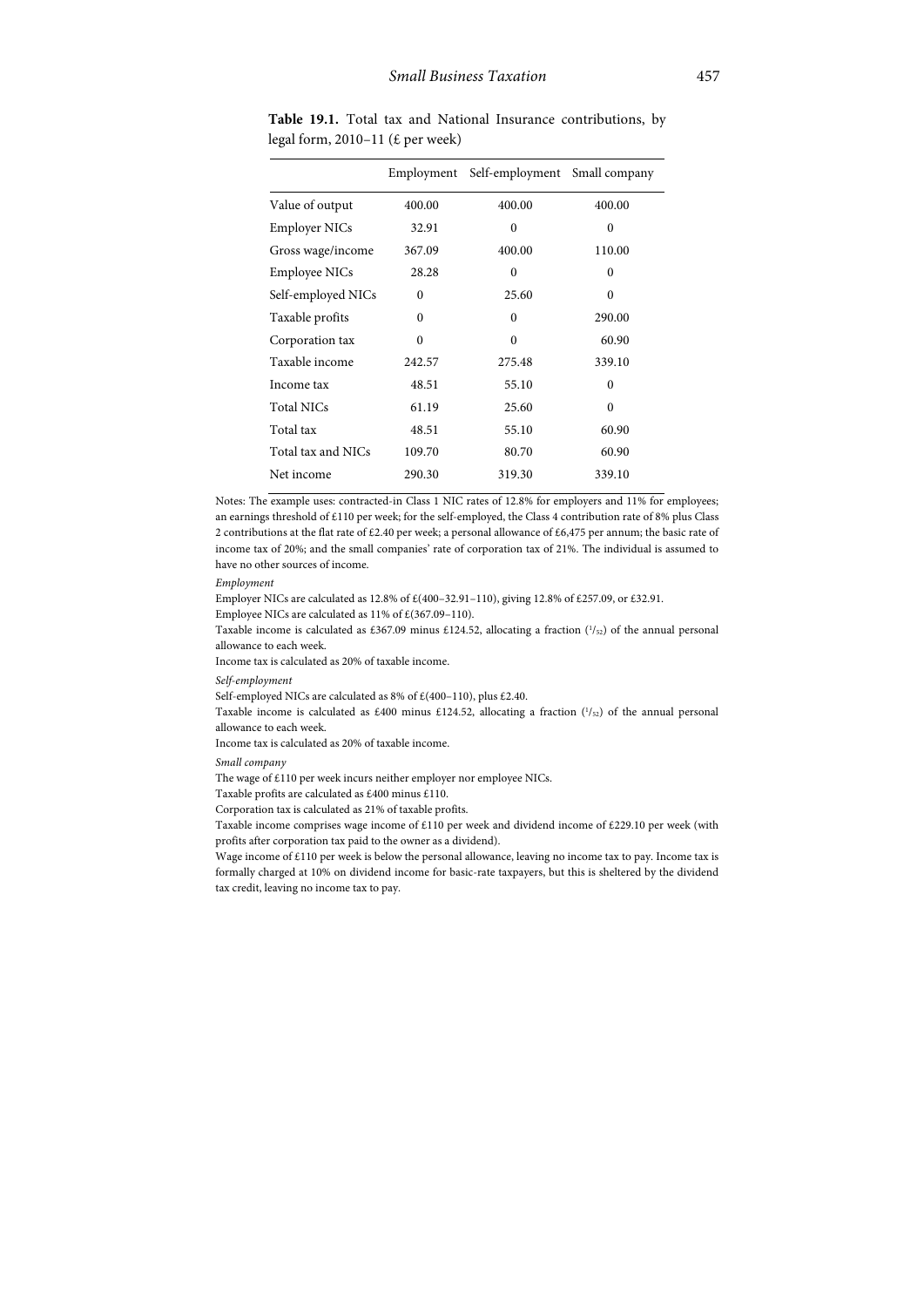the small companies' rate of 21% on taxable profits of £290 per week.<sup>7</sup> For a basic-rate taxpayer, dividend income is formally taxed at 10%, but this tax liability is wholly offset by the dividend tax credit, leaving no personal income tax to be paid.<sup>8</sup> Moreover, no NICs are charged on dividend income. By taking a substantial share of his remuneration in the form of dividends paid out of company profits, rather than in the form of wages or salary, the owner-manager of a small company can thus enjoy a substantial saving in combined direct tax and National Insurance contributions, relative to both a self-employed individual with an unincorporated business and, still more, relative to an employee.

This example oversimplifies in some respects. For example, company dividends will generally be paid out less frequently than wages and salaries, which may limit the extent to which some small company proprietors can take advantage of this tax saving. Joint ownership of small companies may also restrict the ability of individuals to arrange their remuneration in the most tax-efficient way—although, conversely, in the case of joint ownership by couples, there are further opportunities to shift taxable income from individuals who pay income tax at a higher rate to individuals who pay income tax at the basic rate. Owner-managers of small companies may also prefer to pay minimum levels of National Insurance contributions, in order to maintain full entitlement to state social security benefits. Nevertheless, there remains a substantial tax advantage associated with reducing the share of income taken in the form of wages or salary and increasing the share of income taken in the form of distributed profits.

The advantage of being self-employed or the proprietor of a small company over being an employee also applies to individuals who are higherrate taxpayers. Table 19.2 reports overall marginal tax rates, accounting for both direct taxes and National Insurance contributions, associated with a small increase in income (before both income tax and National Insurance). These are shown for each of the legal forms considered in Table 19.1 and for

<sup>7</sup> From April 2010, the preferential small companies' rate of corporation tax has been relabelled the small profits rate of corporation tax, which is more accurate if less elegant. 8 This receipt of dividend income does not affect the (non-)taxation of the individual's wage

income in our example, as the personal allowance is used against labour income before it is used against other sources of income.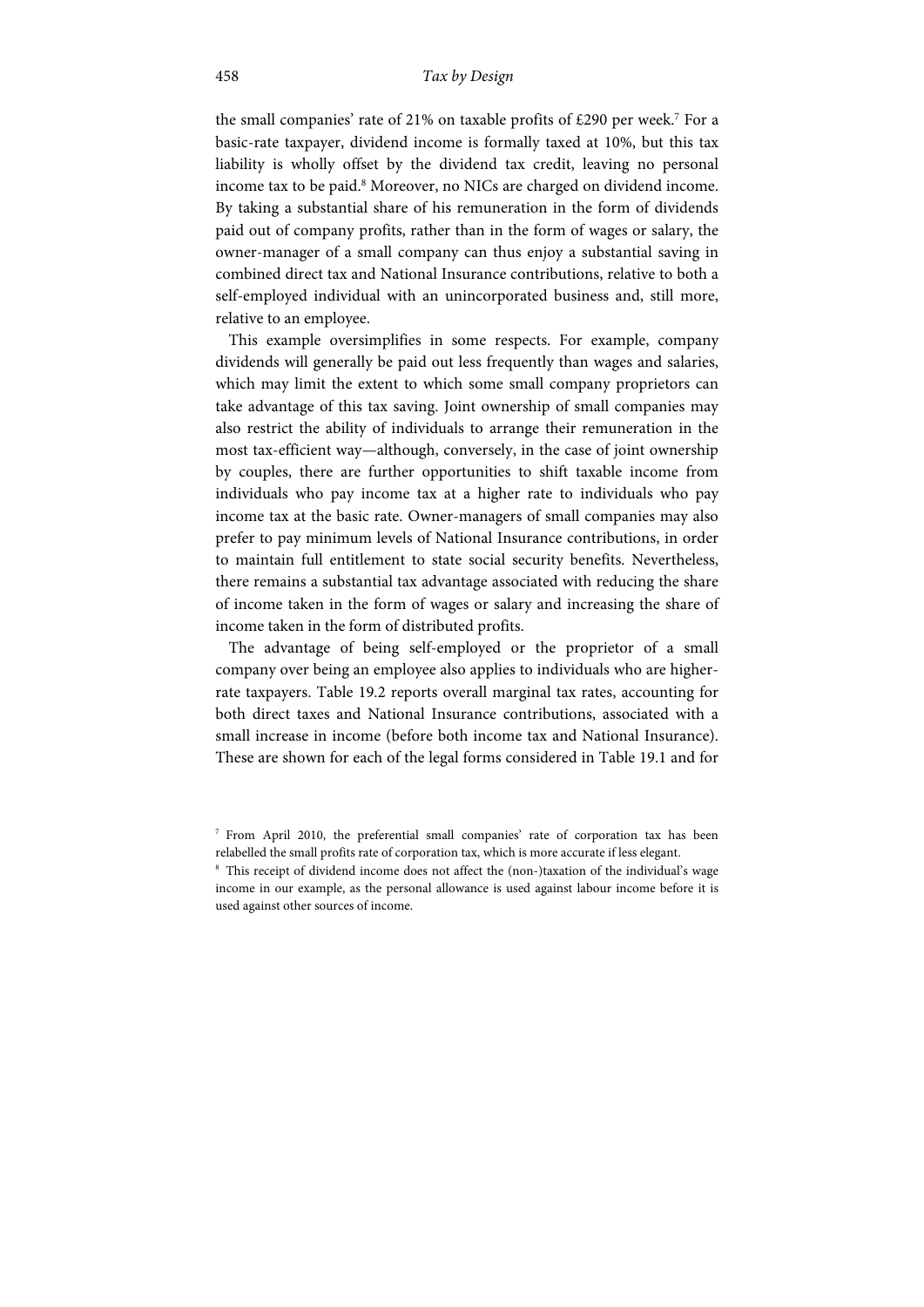**Table 19.2.** Marginal tax rates, by legal form, 2010–11

|             |     | Employment Self-employment Small company |     |
|-------------|-----|------------------------------------------|-----|
| Basic rate  | 39% | 28%                                      | 21% |
| Higher rate | 48% | 41%                                      | 41% |

Notes: The table shows the additional tax and National Insurance contributions payable on an additional  $\text{\pounds}1$ of income (before tax and NICs), expressed as a percentage of this additional £1.

Basic rate

For basic-rate taxpayers, the rates used are the same as in Table 19.1.

Higher rate

For higher-rate taxpayers, the rates used are: employer NICs at the contracted-in rate of 12.8%; employee NICs at the contracted-in rate of 1% for earnings above the upper earnings limit; the higher rate of income tax of 40%; self-employed NICs at the Class 4 rate of 1% for profits above the upper profits limit; and the small companies' rate of corporation tax of 21%. Dividend income is taxed at the formal rate of 32.5% and the effective rate of 25% (after accounting for the dividend tax credit).

both basic-rate and higher-rate taxpayers.<sup>9</sup> Higher-rate taxpayers pay some personal income tax on dividend income,<sup>10</sup> which reduces the advantage of incorporation relative to self-employment.<sup>11</sup> Compared with employment, there remains a substantial net saving for either form of small business activity, principally in the form of lower National Insurance contributions.

These National Insurance advantages apply generally for all small businesses. Other tax savings may be more significant for particular kinds of small businesses. Owners of small companies who plan to take much of the return on their investment in the form of a capital gain, by selling some or all of the shares in the firm to an outside investor, rather than in the form of

 $11$  The marginal tax rate of 41% for a higher-rate self-employed individual is simply the NIC rate of 1% plus the income tax rate of 40%. The marginal tax rate for a higher-rate small company proprietor taking additional income in the form of dividends is 40.75%, obtained as  $0.21 + (1-0.21)\times0.25 = 0.4075$ , where 21% is the small companies' rate of corporation tax and 25% is the effective tax rate on dividend income.

<sup>9</sup> The marginal tax rates shown for basic-rate taxpayers in Table 19.2 can be derived by increasing the value of output used in Table 19.1 from £400 per week to £401 per week and repeating the calculations. The marginal tax rates shown for higher-rate taxpayers can be

obtained similarly, using the rates indicated in the note to Table 19.2.<br><sup>10</sup> Each £1 of dividends received carries a tax credit of £0.11. For higher-rate taxpayers, the 'grossed-up' value of £1.11 is taxed at 32.5%, giving a tax liability of £0.36. The dividend tax credit is set against this liability, giving a tax payment of £0.25. For basic-rate taxpayers, the 'grossed-up' value of £1.11 is taxed at 10%, giving a tax liability of £0.11 before the credit, and hence no tax payment.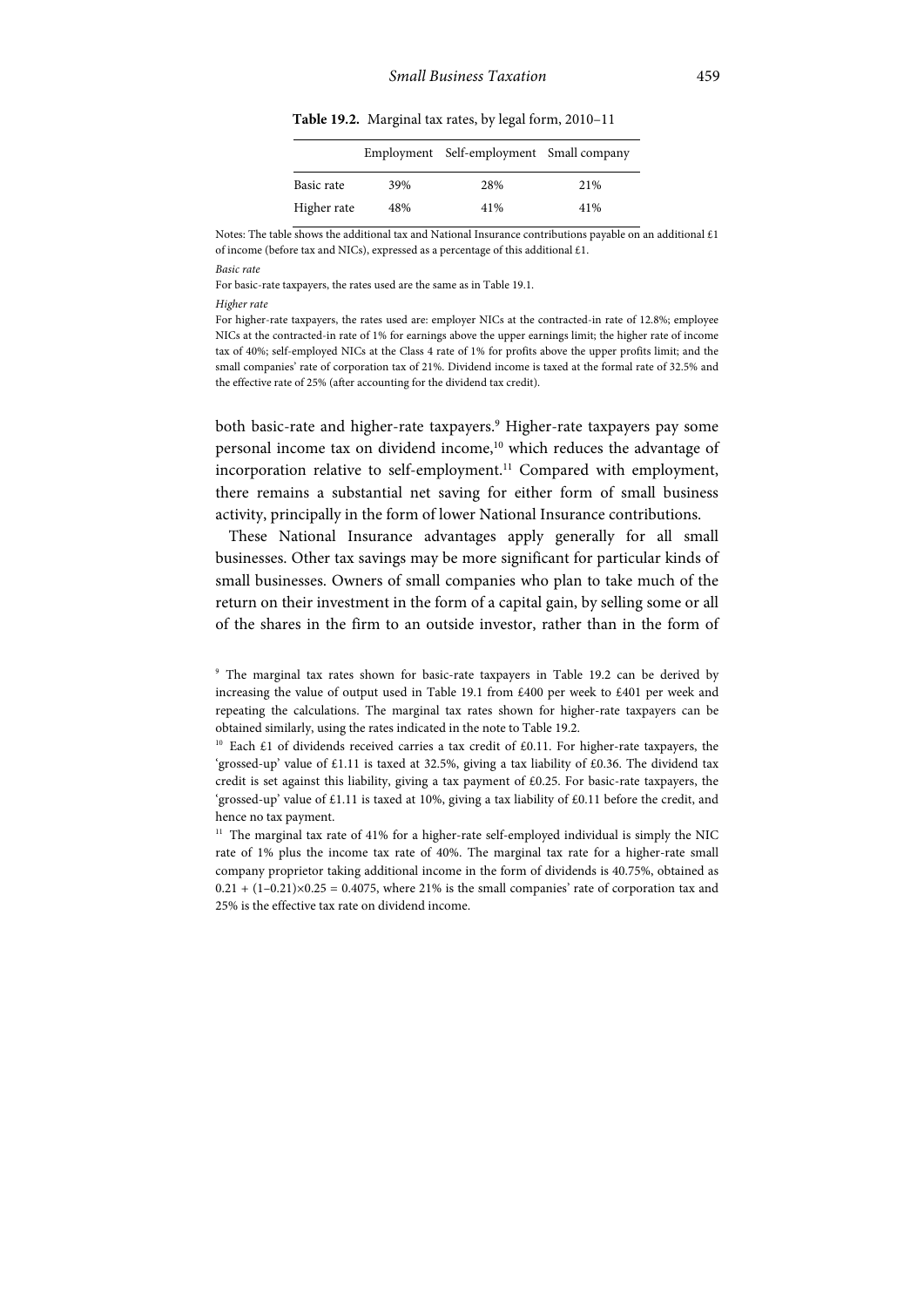### 460 Tax by Design

dividend income, may further benefit from preferential tax rates on capital gains. Owners who are eligible for 'entrepreneur's relief' are currently taxed at only 10% on qualifying capital gains, although nominal capital gains are taxed, with no allowance for general price inflation.<sup>12</sup> Investors in small companies that qualify for special tax treatments such as the Enterprise Investment Scheme, or investments channelled through tax-favoured Venture Capital Trusts, may benefit from very generous personal tax treatments of the returns on their investments—although schemes like these at least have the virtue of being targeted towards specific types of small businesses where arguably there are particular reasons for this fiscal support.

The difference between the rate of corporation tax charged on 'small profits'—21% in 2010–11—and the standard rate of corporation tax charged on higher profits—28% in 2010–11—has narrowed in recent years.13 This gap is due to narrow further, with announced reductions in the standard rate to 23% by 2014–15 and in the small profits rate to 20% from 2011–12. As discussed in the introduction to this chapter, it is difficult to think of the problem to which a preferential tax rate for all small companies provides an appropriate solution. A further disadvantage of the UK approach is that by eliminating any benefit of the small profits rate for companies with annual profits above £1.5 million, the system imposes a higher marginal rate of corporation tax on companies with annual profits between £300,000 and £1.5 million. This form of support for small companies thus introduces a disincentive for companies below the threshold to expand, adding a fiscal barrier to growth in a way that appears very poorly designed if the intention is to offset other disadvantages faced by expanding small companies.

The rationales for taxing company profits are quite different in the case of large corporations and smaller companies. For big businesses, much of the impact of corporation tax is likely to be shifted onto domestic workers, as we discussed in Chapters 17 and 18. The main rationale for a source-based

<sup>&</sup>lt;sup>12</sup> This treatment may result in capital gains being more attractive than dividend income for higher-rate taxpayers, who pay income tax on dividend income, though not for basic-rate

taxpayers. Chapter 14 provides more discussion of capital gains taxation in the UK.<br><sup>13</sup> The small profits rate applies to taxable profits below £300,000 per year. The standard rate applies to taxable profits above £1,500,000 per year. Between these two thresholds, a higher marginal rate of corporation tax applies, so that all benefit of the small profits rate is clawed back from firms with annual taxable profits above £1,500,000.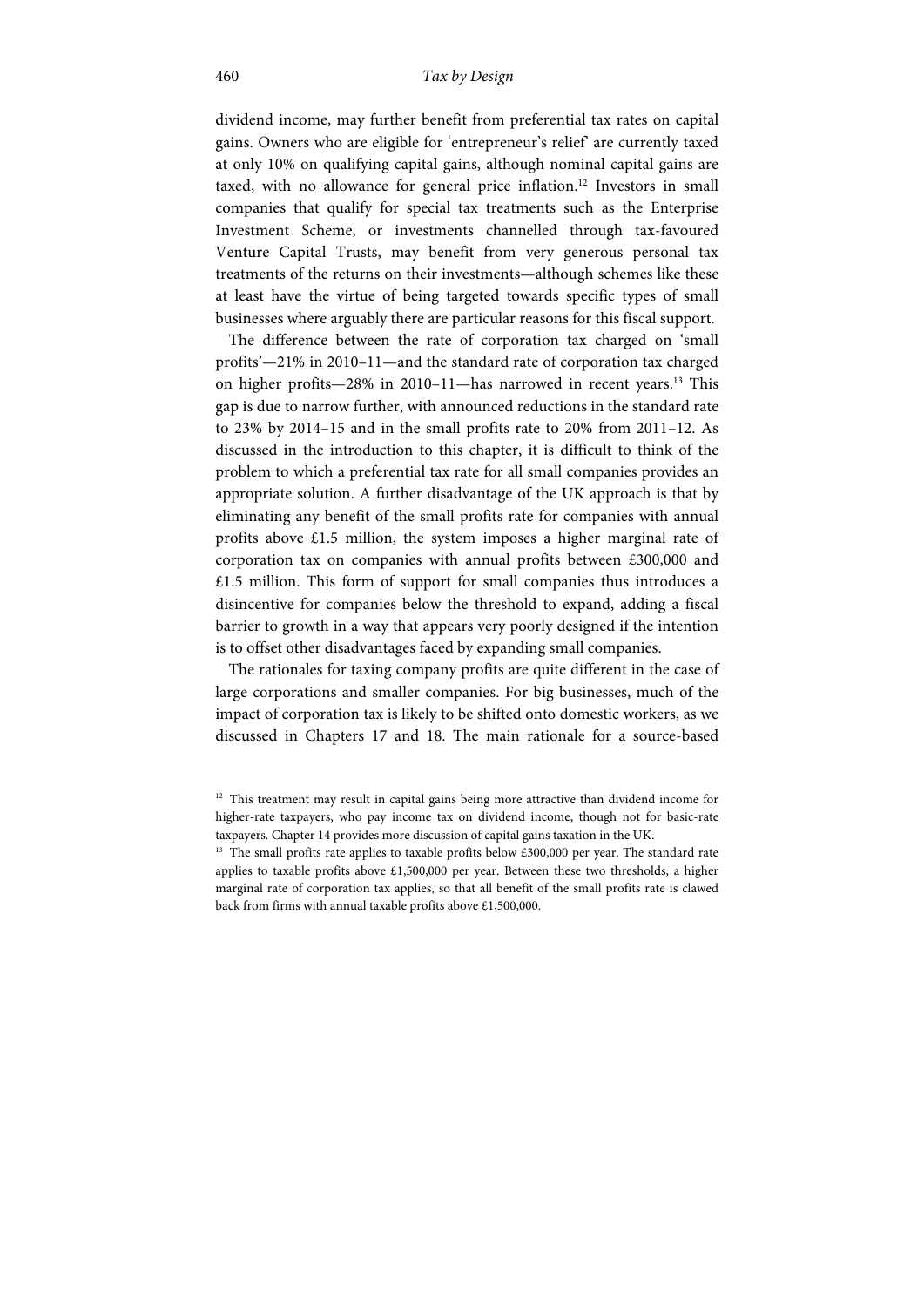corporate income tax is then to tax location-specific economic rents, and the appropriate tax rate will depend on the mobility of rent-generating business activities and on corporate tax rates charged in other countries. For smaller companies, a more important rationale for corporation tax is to protect the personal tax base, and the key is then to align the combined level of taxation implied by taxes on company profits and taxes on personal dividend income (and, in some cases, on capital gains) with those on income from employment and income from self-employment. As we discuss further below, this alignment of tax treatments for income from different sources can be achieved without requiring a special, low rate of corporation tax for smaller companies.

## 19.2. PROMOTING ENTERPRISE OR TAX AVOIDANCE? A RECIPE FOR COMPLEXITY AND CONFUSION

The taxation of small businesses in the UK over the last decade indicates a tension between the desire of governments to stimulate certain activities associated with particular kinds of small businesses and the concern of governments to protect the personal tax base when large numbers of small businesses take advantage of poorly targeted tax breaks. This conflict was particularly transparent in the curious case of the zero starting rate of corporation tax, as described in Section 19.1. However, the same tension underlies a range of complex anti-avoidance legislation that has been introduced or extended in recent years, with the aim of preventing certain types of small companies benefiting from general features of the tax system. Leading examples include measures aimed at 'personal service companies' or 'managed service companies', where an individual who might otherwise be employed by a larger firm instead sets up a small company which sells the same service to a single client, thereby permitting a substantial saving in National Insurance contributions.

The root cause of this tension is the difference between the overall rates at which income from employment and income in the form of distributed profits from a small company are taxed. The potential saving from converting wages or salary into distributed profits has encouraged a shift of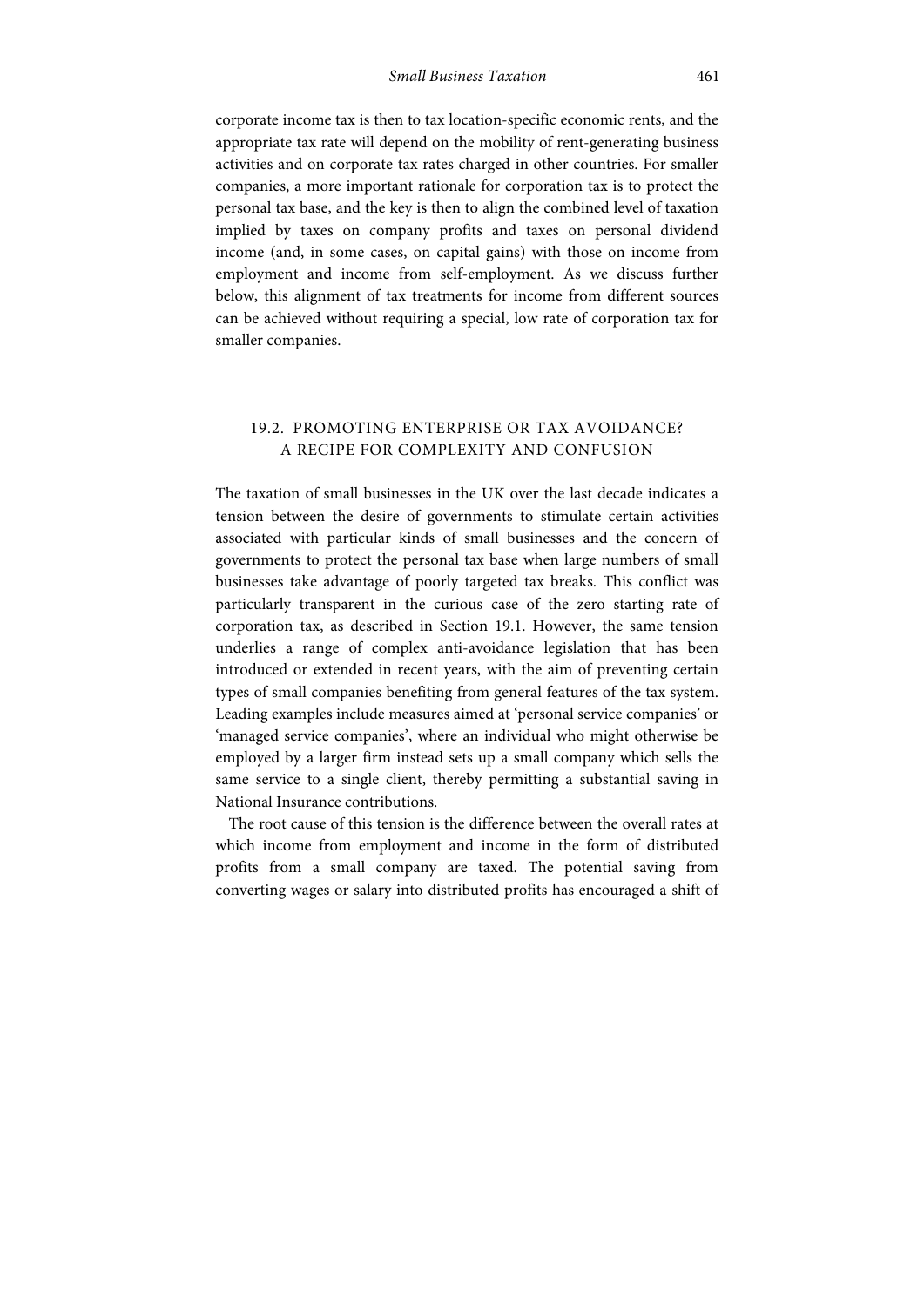economic activity away from employment within large firms and towards contracting between large firms and small, owner-managed companies.

Whatever one thinks about the economic case for subsidizing particular kinds of small businesses—for example, those that are highly innovative or that have considerable growth potential—it is difficult to rationalize tax advantages on this scale for all small businesses. Evidently, this view underpins the growth of anti-avoidance legislation in the UK.<sup>14</sup> However, by tackling symptoms of the problem, rather than addressing the difference in the rates at which labour income and capital income are taxed, the result has been a dramatic increase in the complexity of the legislation covering these aspects of small business taxation, rather than a coherent solution.

The lessons we draw from this experience are that the overall tax rates applied to income from employment, self-employment, and distributed profits need to be aligned much more closely than they are now in the UK. Any case for fiscal support for particular activities undertaken by small businesses should be reflected in targeted tax advantages for verifiable expenditures that are closely related to those activities, not in preferential tax rates for all small businesses. This support could include, for example, more generous tax allowances for research and development (R&D) expenditures undertaken by small companies than by larger companies (if there is compelling evidence that R&D by smaller companies tends to generate greater spillover benefits, or would otherwise be inefficiently low as a result of high costs or limited availability of finance). Similarly, it could include a more generous corporate tax treatment of investment expenditures undertaken by smaller firms (again if there is compelling evidence of higher social returns than for investment by larger companies), or a more generous personal tax treatment of investments that finance the expansion of some kinds of smaller businesses. There are already examples in the UK tax system of such more sharply focused tax support for R&D and investment by small enterprises, which could be refined or extended in line with developments in the empirical evidence on which they are based. Reducing the bias against more risky investments implied by asymmetric treatment of taxable profits

<sup>&</sup>lt;sup>14</sup> Crawford and Freedman (2010) provide a detailed discussion of various special measures that have been introduced in the UK to limit the extent to which particular types of small companies can exploit these savings.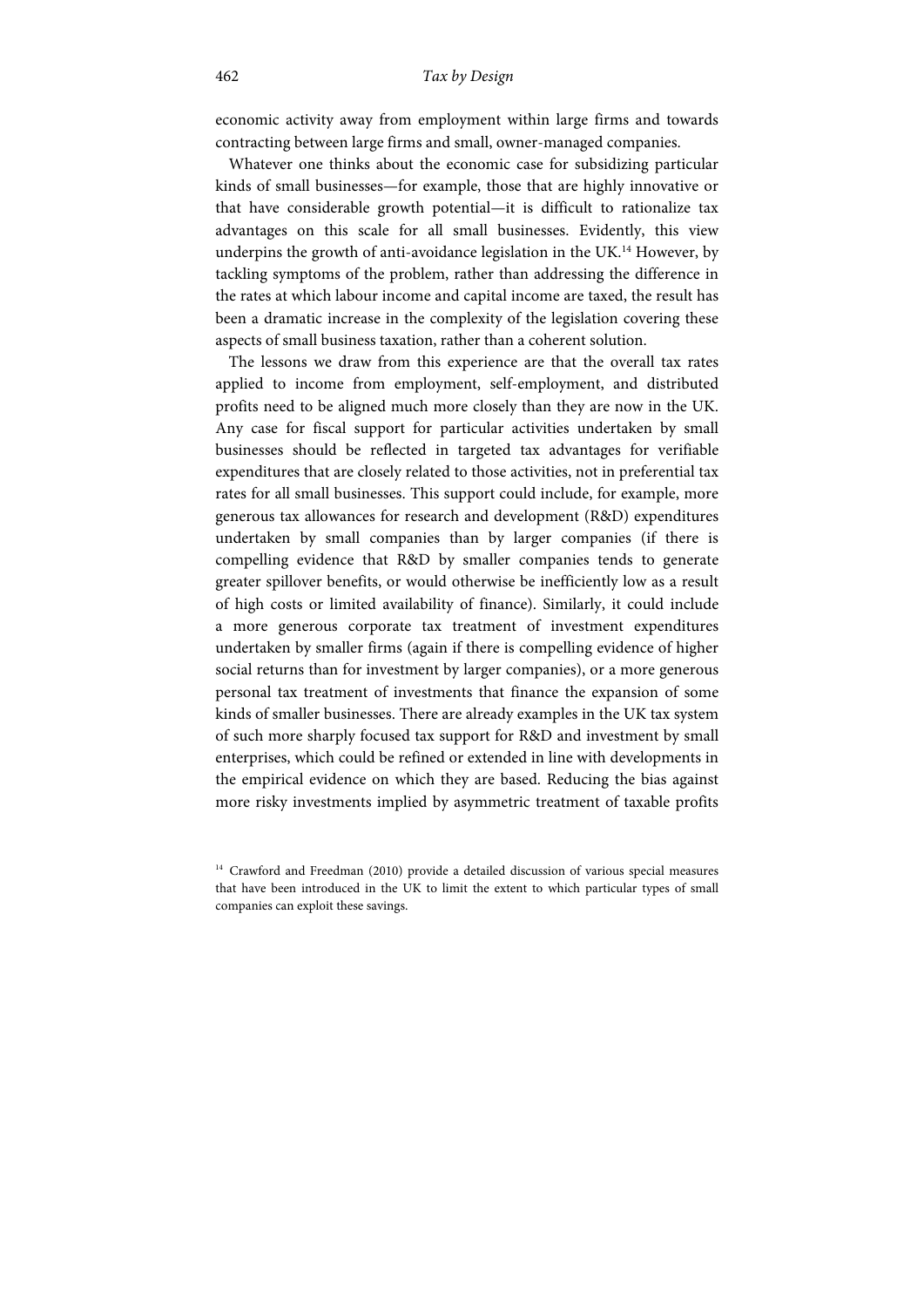and losses has considerable merit in its own right, and would also be particularly beneficial for smaller enterprises.

Innovative small businesses, and those with high growth potential, would continue to benefit from fiscal support of this kind. However, the systematic tendency to shift economic activity away from larger companies, and towards smaller businesses which may have no particular capacity or desire to innovate or expand, would then be greatly reduced. As a result, the need for complex anti-avoidance measures, to prevent small companies being established primarily to take advantage of tax savings, would be considerably reduced. The tax system would also be fairer in its treatment of individuals with different opportunities to convert their income into different forms.

In the remainder of this chapter, we set out a range of possible reforms that would reduce these differences in the tax treatment of income derived from employment, self-employment, or running a small company. We begin by discussing more modest proposals that involve only changes to tax rates, within the broad structure of the current UK tax system. However, we conclude that more radical reform, involving changes to the personal and corporate tax bases that we have outlined in Chapters 14 and 17, would be required to achieve complete alignment of the tax treatments of income from labour and capital across different legal forms. This discussion focuses on reforms to the current UK tax system, but these basic principles could be applied in many other contexts.

## 19.3. ALIGNING THE TAXATION OF LABOUR INCOME AND CAPITAL INCOME

Closer alignment of the taxation of income from employment and selfemployment could be achieved by increasing the National Insurance contributions paid by self-employed individuals towards the combined level paid by both employers and employees in respect of income from employment. Any difference should reflect only the actuarial value of differences in entitlements to state social security benefits, and these entitlement differences should be limited to benefits where it would be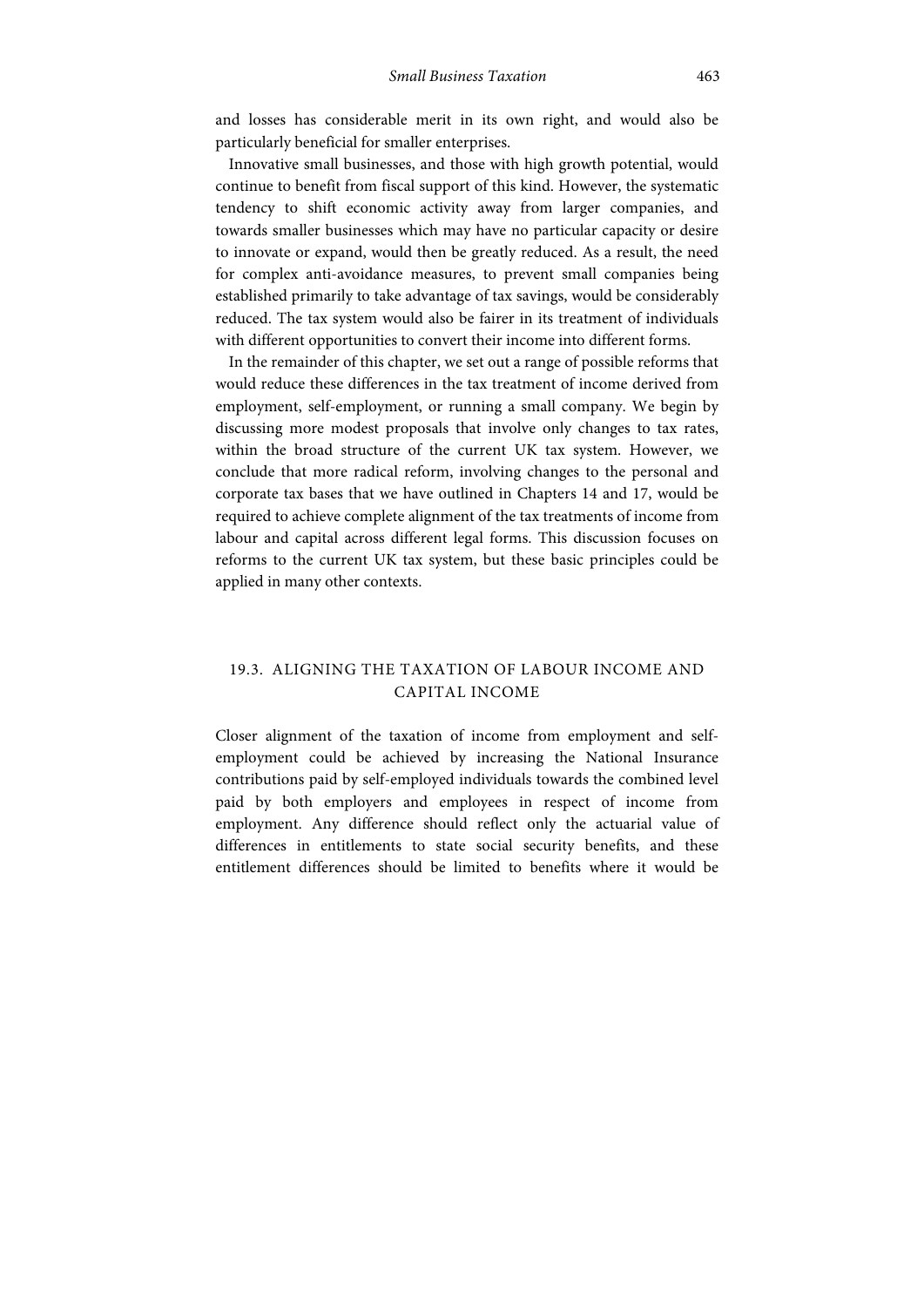administratively difficult to extend full coverage to the self-employed.15 Alternatively, NICs could be integrated with the personal income tax in one of the ways discussed in Chapter 5, and residual elements of the 'contributory principle' for state social security benefits be replaced by different entitlement rules, with equal treatments of employed and selfemployed individuals in so far as this is administratively feasible.

To align the tax treatment of distributed profits with the tax treatment of income from employment, a piecemeal approach would be to introduce a tax on dividends paid by firms and/or on dividend income received by individuals, broadly equivalent to the NICs paid by employers and employees on wages and salaries.<sup>16</sup> Imposing a tax on dividends paid by companies to non-resident shareholders would be constrained by bilateral tax treaties with other countries, while treating resident and non-resident shareholders differently would be constrained by EU Treaty obligations. These factors point to reform of the tax treatment of dividend income received by UK taxpayers as the more promising way of aligning the overall tax rates paid on labour income and distributed profits. This is consistent with the taxation of company profits on a source-country basis and the taxation of personal capital income on a residence-country basis.

In the current UK tax system, higher-rate taxpayers are liable for additional personal income tax on dividend income, which requires higherrate taxpayers who receive dividends to declare this income on an annual tax return. Basic-rate taxpayers are not liable for additional personal income tax on dividend income, so most basic-rate taxpayers who receive dividends are not required to file annual tax returns. Taxing dividend income received by basic-rate individuals would certainly require more basic-rate taxpayers to file tax returns. However, this would not apply to dividends on shares held in Individual Savings Accounts (ISAs), and there could also be a de minimis exemption for annual dividend income under some small amount, below which the tax revenue at stake would not justify the additional administrative and compliance costs associated with completing a tax return. With these arrangements, the main group of basic-rate taxpayers affected

<sup>&</sup>lt;sup>15</sup> For example, this may be difficult where the level of a benefit payment is related to past earnings.

<sup>&</sup>lt;sup>16</sup> Our discussion here assumes that National Insurance contributions have not been fully integrated with the personal income tax.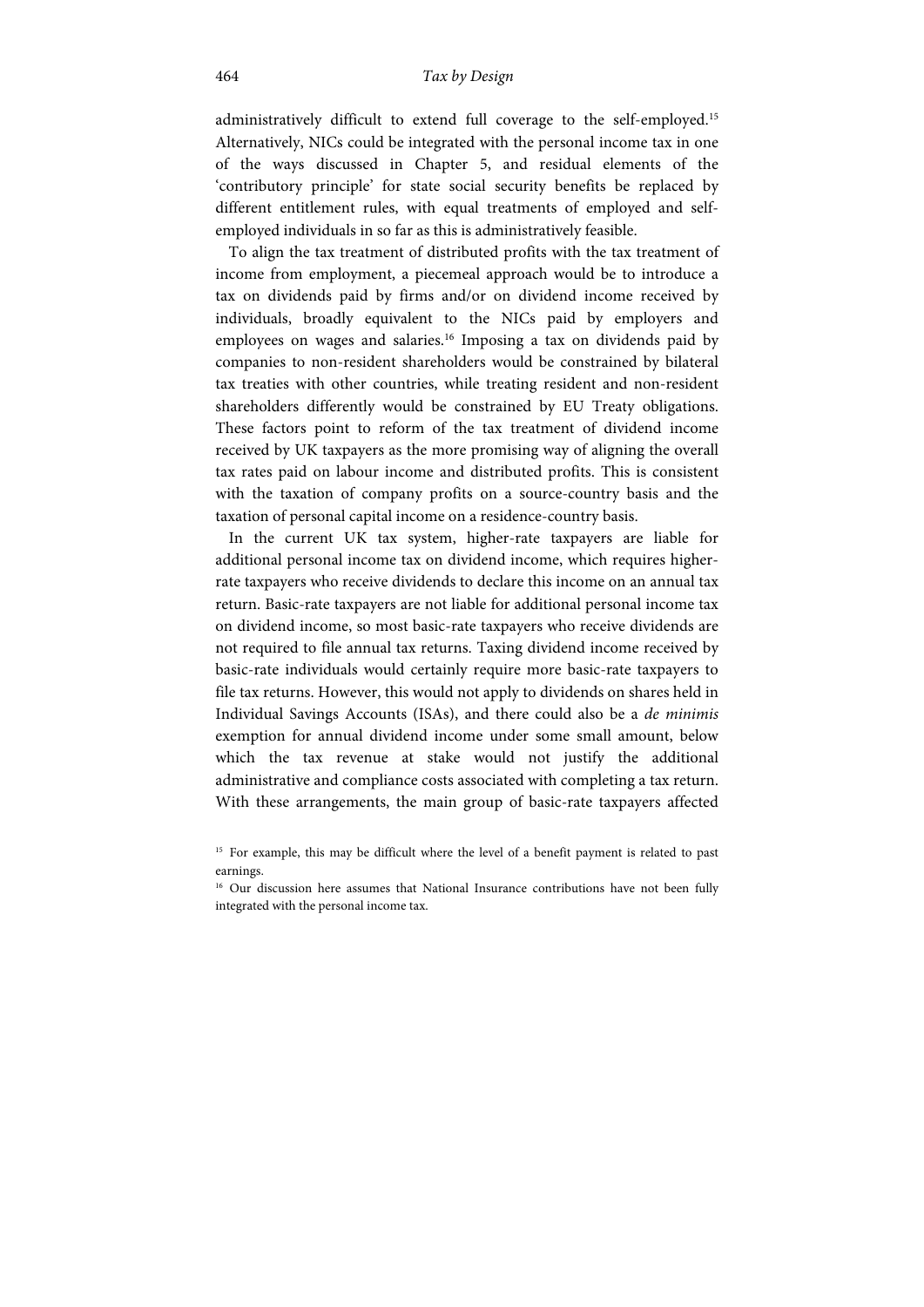would be proprietors of small companies. With no tax advantage to dividend income, many small business owners could avoid this requirement by choosing to take regular remuneration in the form of wages or salaries, rather than distributed profits.

There are, however, important reasons why simply increasing the personal taxation of dividend income may not be attractive, in the absence of more fundamental reforms to the personal and corporate tax bases. In isolation, increasing taxes on dividend income would raise the rate at which the normal return on equity-financed corporate investments would be taxed. The UK tax treatment of shareholder income is unlikely to have any significant impact on the investment decisions of large corporations, whose shares are traded internationally. However, an increase in the cost of capital for smaller, domestic companies that may be particularly reliant on issuing new equity as a source of investment finance—particularly those where managers and owners may be the same, or closely related, individuals would be an undesirable side effect of simply aligning the tax rates applied to labour income and distributed profits with no reform of tax bases. Saving behaviour would also be affected, and there may be important equity concerns—for example, in relation to retired shareholders who have saved out of taxed income and would then be faced with additional taxation of their dividend income.

These considerations suggest that full alignment of the tax rates applied to labour income and capital income should be accompanied by significant reforms of the personal and corporate tax bases. The rate-of-return allowance (RRA), which we outlined and discussed in Chapters 13 and 14, would exempt the normal return on capital invested in company shares (outside ISAs) from personal taxation. The allowance for corporate equity (ACE), which we considered in Chapters 17 and 18, would exempt the normal return on equity-financed investments from corporate taxation. The presence of these allowances for financing costs would not affect the marginal tax rates that apply to additional company profits or personal dividend income, so at the margin they would not affect incentives to convert labour income into distributed profits. Importantly, this would allow the tax rates at which personal dividend income is taxed for both basic- and higher-rate individuals to be increased, so as to align the overall tax treatments of distributed profits and income from employment, while at the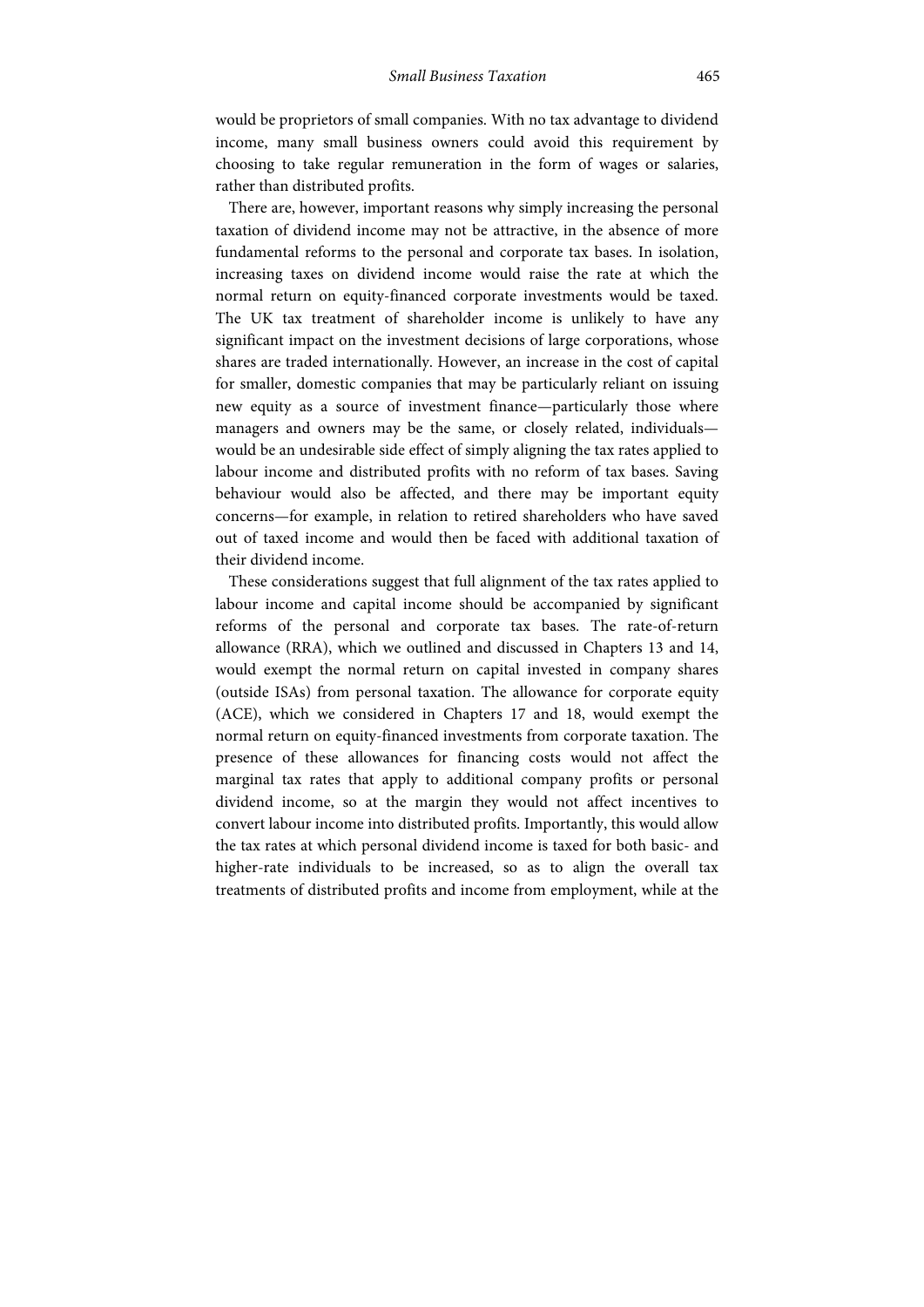same time reducing the cost of equity capital for small, domestic firms, compared with the current tax system.17

The introduction of an RRA for dividend income and capital gains on company shares within the personal income tax has other advantages, as described in Chapters 13 and 14—notably, avoiding the lock-in effect of a standard capital gains tax, and avoiding the taxation of purely nominal increases in share prices, resulting from general price inflation. Similarly, the introduction of an ACE has other advantages, as described in Chapter 17 notably, eliminating the tax bias in favour of debt-financing of corporate investment, and equalizing the tax treatment of investments in different types of capital, without any need for tax depreciation allowances to closely approximate true depreciation schedules.

In order to align the tax treatment of investments in unincorporated businesses with the tax treatment of investments in companies, it would also be appropriate to allow the RRA within the personal income tax to cover business assets used by sole traders and partnerships. This could be implemented on an optional basis, so that self-employed individuals with few business assets could choose to forgo the RRA, in return for simpler tax reporting (i.e. they could choose to have all their income taxed as labour income, should they prefer this arrangement).

A reformed tax system of this type could eliminate most of the existing incentives for small businesses to adopt particular legal forms purely for tax reasons, and for owner-managers of small companies to take their remuneration in the form of distributed profits rather than wages or salaries. The combinations of tax rates that would be needed to achieve full alignment of the tax treatments of these forms of income would depend on the extent to which National Insurance contributions are integrated with the personal income tax. As an illustration, suppose that NICs were to be fully integrated with the personal income tax, resulting in marginal personal tax rates of around 40% for basic-rate taxpayers and 50% for higher-rate taxpayers. Suppose also that the small profits rate of corporation tax were to be

<sup>&</sup>lt;sup>17</sup> Standard corporate income taxes tend to raise the cost of capital for equity-financed investments, as explained in Chapter 17. This effect is eliminated by the ACE allowance. In so far as company investment decisions are influenced by personal taxes, the cost of capital for investment financed by issuing new equity is further increased by standard dividend income taxes. This effect can also be shown to be eliminated by the RRA. See e.g. Sørensen (2005).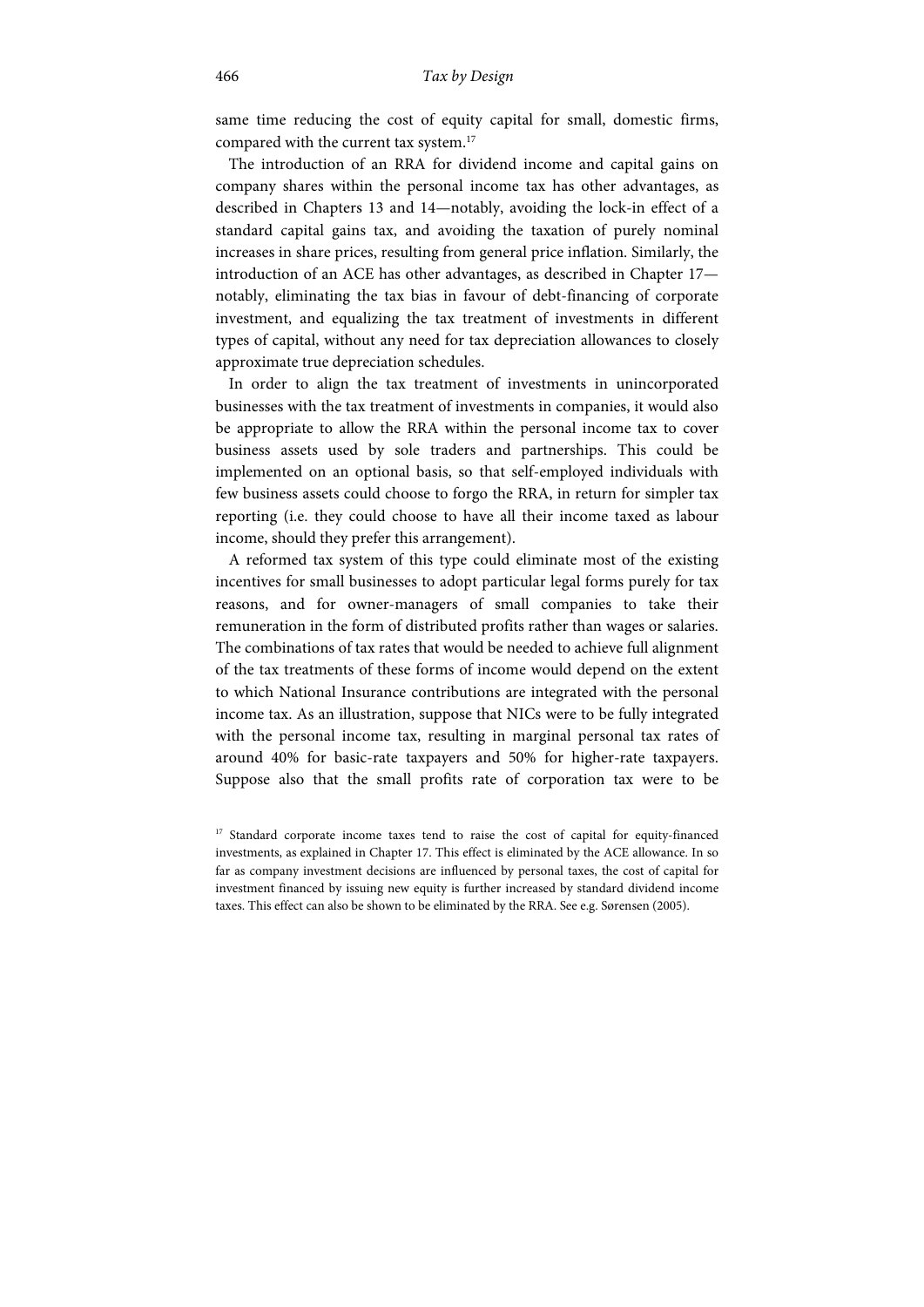abolished, with all corporate profits taxed at the standard rate of 28%. In this case, full alignment of marginal tax rates on income from employment, selfemployment, and distributed profits would require (effective) personal tax rates on dividend income of around 17% for basic-rate taxpayers and around 31% for higher-rate taxpayers.18

Dividend tax credits would play no role in this system, and could be eliminated. Capital gains (or losses) on company shares (held outside ISAs) would need to be taxed at the same rates as dividend income, to align the tax treatment of distributed profits and retained profits. The RRA would be available to set against both dividend income and capital gains, and any unused allowance (i.e. if the sum of dividend income plus capital gains is less than the RRA for the current period) would be carried forward for use in later periods, marked up using a risk-free nominal interest rate. The RRA itself would also be calculated with reference to a risk-free nominal interest rate. As explained in Chapters 13 and 14, a neutral treatment of capital gains and other sources of income from capital is then consistent with taxing nominal capital gains on realization.

Targeted tax advantages for particular types of small enterprises could then be introduced within this system. If, for example, the government wishes to lower the cost of investment for small companies, this objective can be achieved by providing more generous tax allowances for investment spending by small firms. One approach is illustrated by the Annual Investment Allowance, introduced in the UK in 2008–09. In 2010–11, this provides a 100% first-year allowance for the first £100,000 of investment in plant and machinery by all companies.19 For small firms, this effectively permits all investment in plant and machinery to be deducted from taxable income in the year the expenditure is incurred. This approach could be

<sup>&</sup>lt;sup>18</sup> In this example, taxing company profits in excess of the ACE at 28% and taxing dividend income in excess of the RRA at 17% for basic-rate taxpayers ensures that any reported profits above the risk-free rate of return that are paid out in the form of dividends are taxed at a combined rate t given by  $(1-t) = (1-0.28) \times (1-0.17) = 0.6$ , giving an overall tax rate of 40%, in line with the personal tax rate that would be applied to reported income from employment (and to income from self-employment in excess of the RRA on unincorporated business assets). The corresponding calculation for higher-rate taxpayers requires  $(1-t)$  =  $(1-0.28) \times (1-0.31) = 0.5.$ 

<sup>&</sup>lt;sup>19</sup> This will be reduced to only the first £25,000 of investment in plant and machinery from April 2012.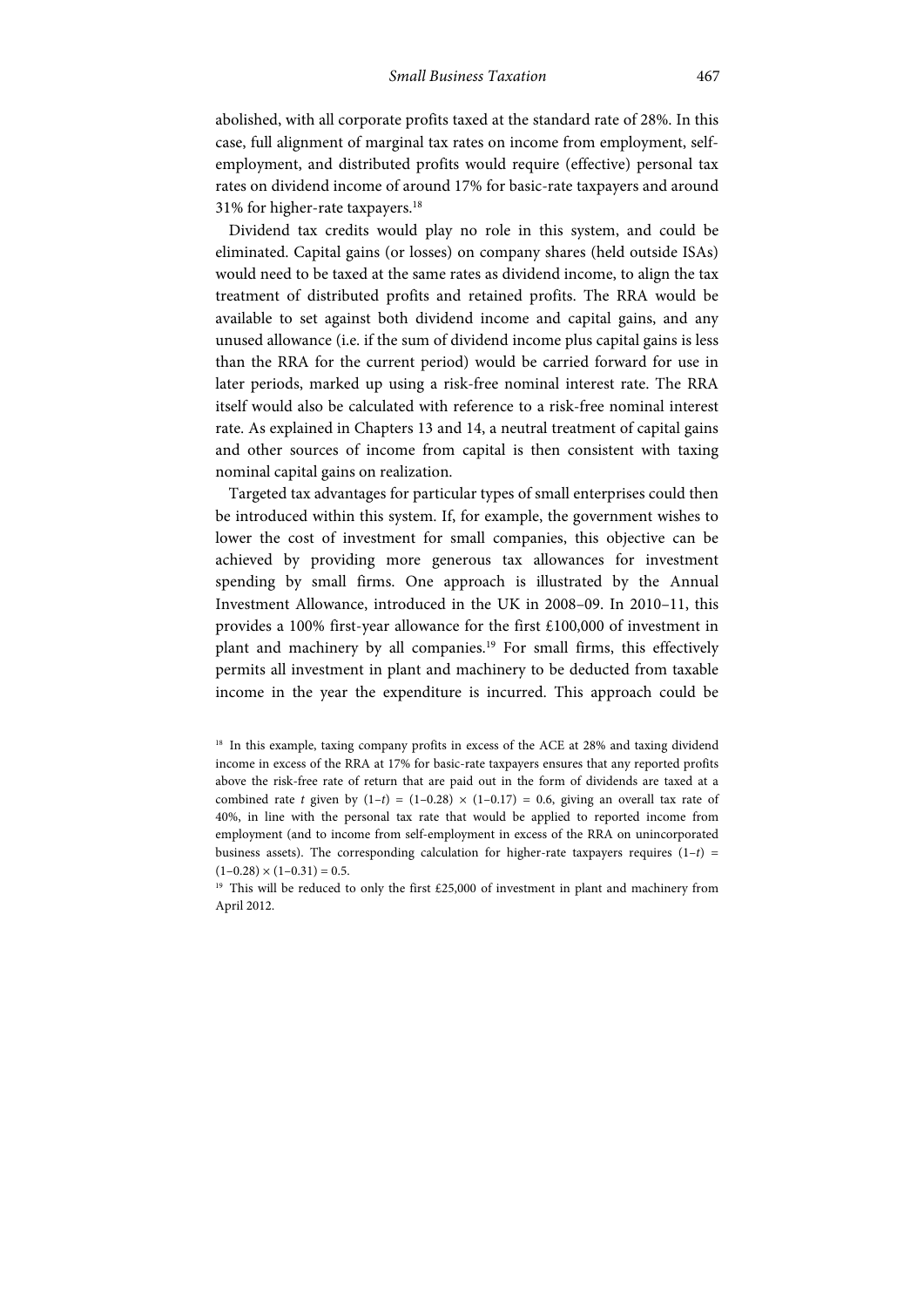retained within a corporation tax with an ACE allowance. As we discussed in Chapter 17, this expensing treatment is no more generous in presentvalue terms than any other depreciation schedule when combined with the ACE allowance. Nevertheless, by reducing tax payments in the period when investment outlays are incurred, the up-front allowance could be more valuable to small firms experiencing difficulties in financing their investment. This approach could be extended to cover investment in a broader range of assets. One could go further and allow more than 100% of the first (for example) £100,000 of investment spending to be deducted from taxable income—this kind of 'super-deduction' is currently available for expenditure on R&D.

The reforms to the personal and corporate income taxes that we have outlined here would address almost all of the distortions to the choice of legal form for small businesses highlighted by Crawford and Freedman (2010). One exception is the incentive for couples that face different marginal tax rates to transfer income from the partner with the higher marginal tax rate to the partner with the lower marginal tax rate. While this applies to some extent to all forms of (taxed) capital income, effecting such transfers can be significantly easier if both parties are employed by, or jointly own, the same small company. The opportunity for tax savings here stems not from different tax treatments of labour income and capital income, but from the combination of independent taxation of couples and a progressive rate structure in the personal tax system.<sup>20</sup> If both these features are retained in the design of the tax system, either there will be opportunities for couples to reduce their combined tax liability, or specific anti-avoidance measures will be required to prevent this.

#### 19.4. CONCLUSIONS

This chapter has highlighted differences in the combined rates of income tax and National Insurance that apply to wages, income from self-employment, and distributed profits in the UK tax system. These differences distort

<sup>&</sup>lt;sup>20</sup> Chapter 3 provides further discussion of the cases for independent or joint taxation of couples.